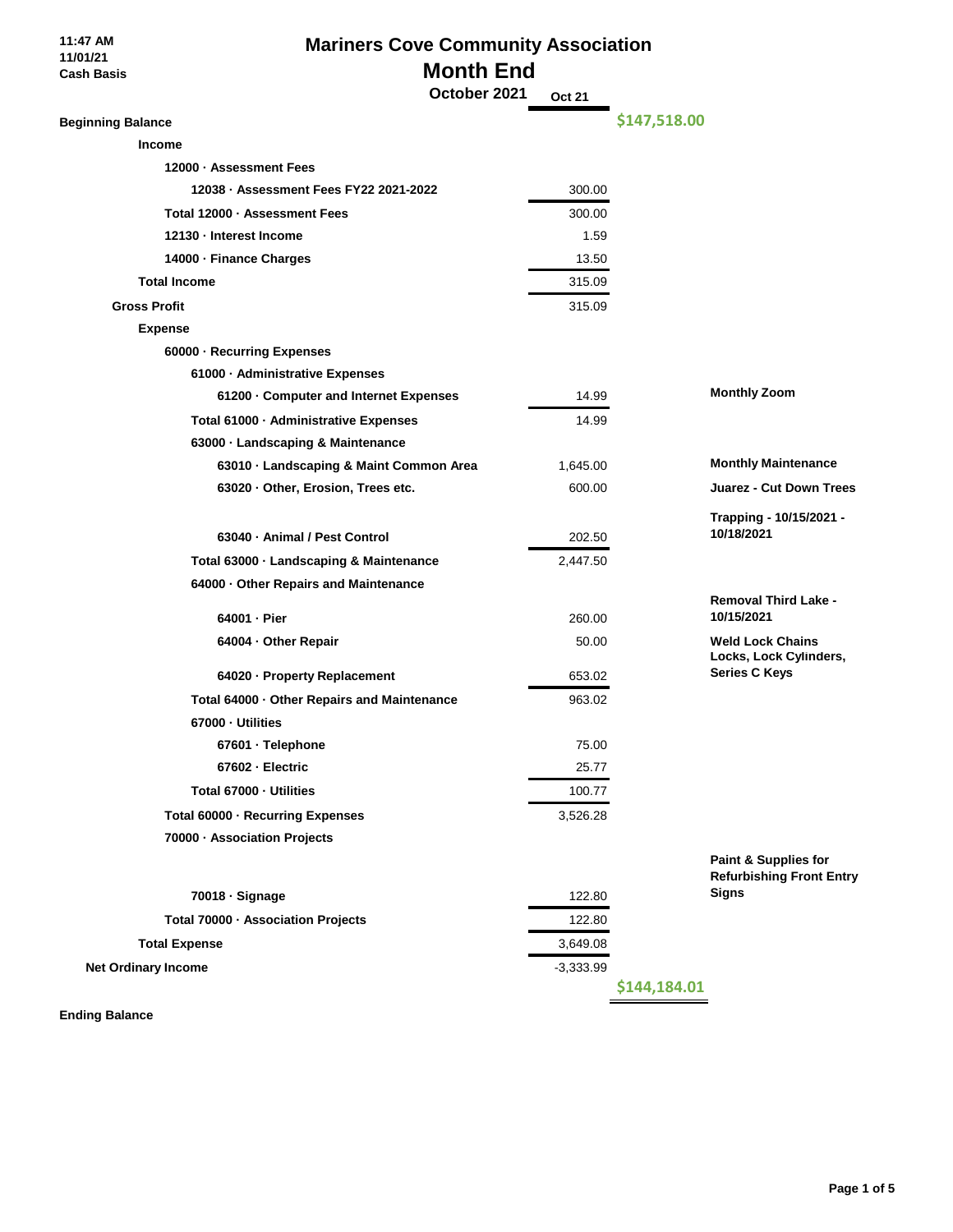## **Mariners Cove Community Association Month End October 2021 Oct 21**

|                                 | OGIODEI ZUZT | Oct 21                  |
|---------------------------------|--------------|-------------------------|
| <b>Operating Fund</b>           |              |                         |
| <b>Beginning Balance</b>        |              | 53,832.53               |
| <b>Deposits</b>                 |              | 315.09                  |
| <b>Payments</b>                 |              | 3,649.08                |
| <b>Transfers</b>                |              | 122.80                  |
| <b>Ending Balance</b>           |              | 50,621.34               |
|                                 |              |                         |
| <b>Reserve Fund</b>             |              |                         |
| <b>Beginning Balance</b>        |              | 91,467.26               |
| <b>Deposits</b>                 |              | 0.00                    |
| Withdrawals                     |              | 0.00                    |
| <b>Interest</b>                 |              | 1.55                    |
| <b>Transfers</b>                |              | 122.80                  |
| <b>Ending Balance</b>           |              | 91,346.01               |
|                                 |              |                         |
|                                 |              |                         |
| <b>Boat Key Deposits</b>        |              |                         |
| <b>Beginning Balance</b>        |              | 2,218.21                |
| <b>Deposits</b>                 |              | 0.00                    |
| Withdrawals                     |              | 0.00                    |
| <b>Interest</b>                 |              | 0.04                    |
| <b>Ending Balance</b>           |              | 2,218.25                |
|                                 |              |                         |
| <b>Current Checking/Savings</b> |              |                         |
| 11100 - Operating Fund          |              | 50,621.34               |
| 11110 · Boat Key Deposits       |              | 2,218.25                |
| 11130 - Reserve Fund            |              | 91,346.01<br>144,184.01 |

 **11:47 AM 11/01/21 Cash Basis**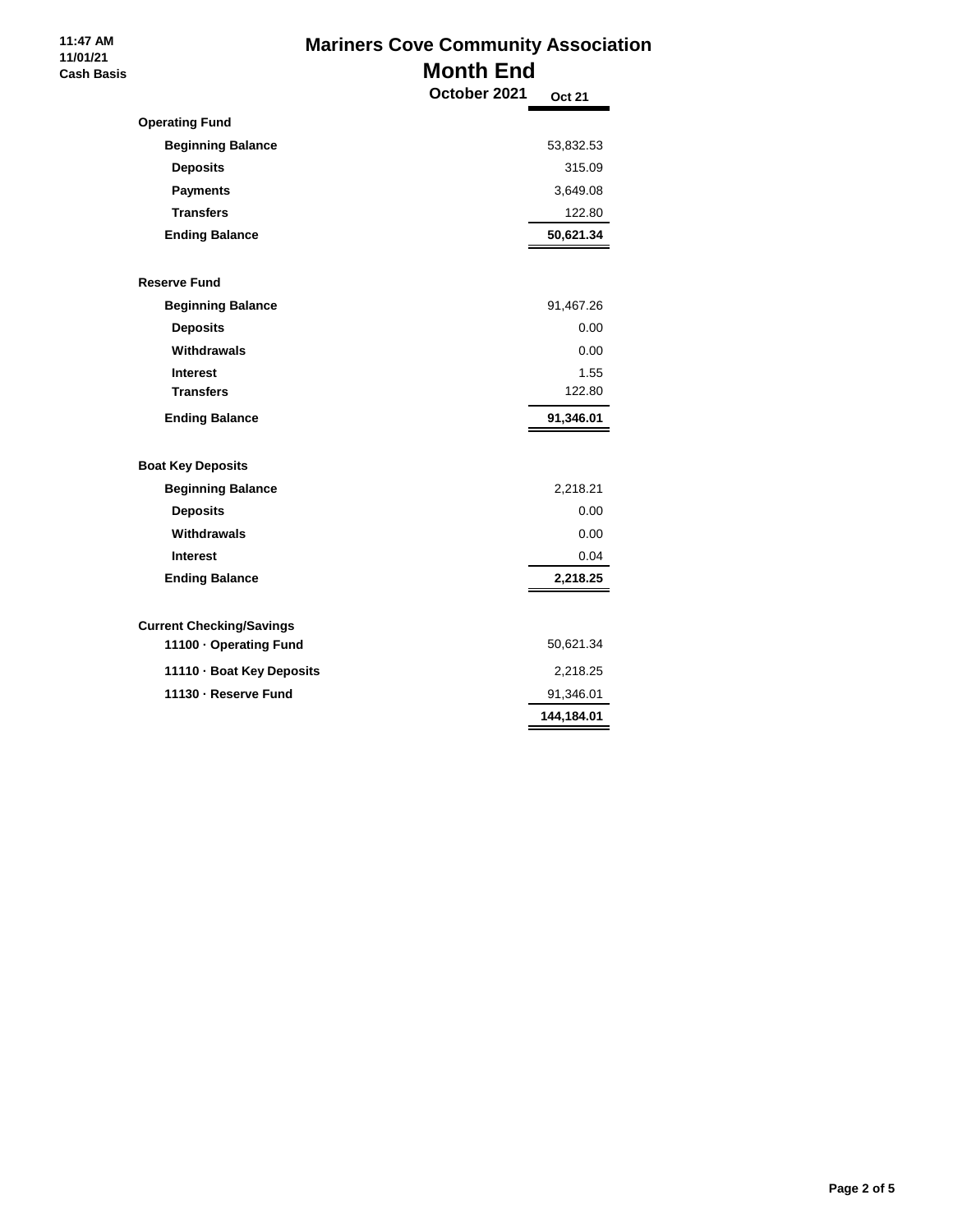#### **12:31 PM November 1, 2021 Cash Basis**

### **Mariners Cove Community Association Profit & Loss Budget vs. Actual**

 **July 2021 through June 2022**

|                                        | Jul '21 - Jun 22 | <b>Budget</b> | \$ Over Budget | % of Budget | Remaining<br><b>Budget</b> | Projected<br>Remaining |
|----------------------------------------|------------------|---------------|----------------|-------------|----------------------------|------------------------|
| <b>Ordinary Income/Expense</b>         |                  |               |                |             |                            |                        |
| <b>Income</b>                          |                  |               |                |             |                            |                        |
| 12000 - Assessment Fees                |                  |               |                |             |                            |                        |
| 12036 - Assessment Fees FY20 2019-2020 | 0.00             | 0.00          | 0.00           | $0.0\%$     |                            |                        |
| 12037 - Assessment Fees FY21 2020-2021 | 145.50           |               |                |             |                            |                        |
| 12038 - Assessment Fees FY22 2021-2022 | 48,747.25        | 50,700.00     | $-1,952.75$    | 96.15%      |                            |                        |
| Total 12000 - Assessment Fees          | 48,892.75        | 50,700.00     | $-1,807.25$    | 96.44%      |                            |                        |
| 12002 - Other Charges                  | 100.00           | 0.00          | 100.00         | 100.0%      |                            |                        |
| 12130 - Interest Income                | 7.23             | 13.87         | $-6.64$        | 52.13%      |                            |                        |
| 12155 Document fees                    | 225.00           | 250.00        | $-25.00$       | 90.0%       |                            |                        |
| 14000 - Finance Charges                | 132.76           | 350.00        | $-217.24$      | 37.93%      |                            |                        |
| <b>Total Income</b>                    | 49,357.74        | 51,313.87     | $-1,956.13$    | 96.19%      |                            |                        |
| <b>Gross Profit</b>                    | 49,357.74        | 51,313.87     | $-1,956.13$    | 96.19%      |                            |                        |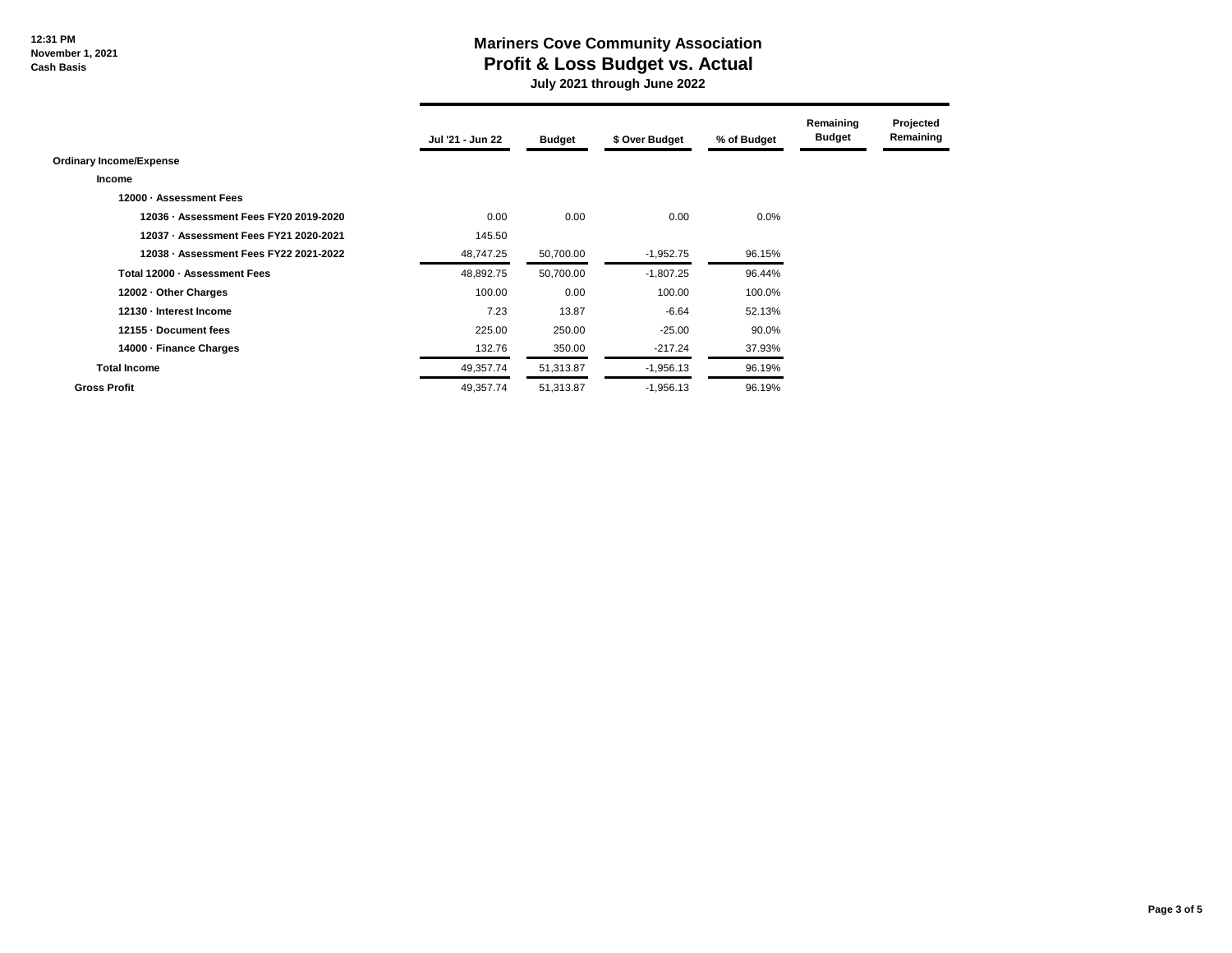### **Mariners Cove Community Association Profit & Loss Budget vs. Actual**

 **July 2021 through June 2022**

|                                             | Jul '21 - Jun 22 | <b>Budget</b> | \$ Over Budget | % of Budget | Remaining<br><b>Budget</b> | Projected<br>Remaining |                                             |
|---------------------------------------------|------------------|---------------|----------------|-------------|----------------------------|------------------------|---------------------------------------------|
| <b>Expense</b>                              |                  |               |                |             |                            |                        |                                             |
| 60000 - Recurring Expenses                  |                  |               |                |             |                            |                        |                                             |
| 61000 - Administrative Expenses             |                  |               |                |             |                            |                        |                                             |
| 61200 - Computer and Internet Expenses      | 179.96           | 320.00        | $-140.04$      | 56.24%      | 140.04                     |                        | 119.92 Zoom (8 Months)                      |
| 61300 · Miscellaneous Fees and Expense      | 0.00             | 243.00        | $-243.00$      | 0.0%        | 243.00                     |                        | 228.00 Beach License                        |
| 61400 - Office Supplies                     | 0.00             | 221.50        | $-221.50$      | 0.0%        | 221.50                     |                        |                                             |
| 61500 - Postage and Delivery                | 55.00            | 630.00        | $-575.00$      | 8.73%       | 575.00                     |                        | 2 Mailings, Monhtly<br>380.00 Statements    |
| 61510 - Printing                            | 0.00             | 550.00        | $-550.00$      | 0.0%        | 550.00                     |                        | Annual Meeting Notice,<br>870.00 Assessment |
| 61700 - Collections Expense                 | 0.00             | 0.00          | 0.00           | 0.0%        | 0.00                       |                        |                                             |
| 61800 - Insurance Expense                   | 1,785.00         | 6,110.00      | $-4,325.00$    | 29.21%      | 4,325.00                   |                        | 6,261.00 Renewal June 2022                  |
| Total 61000 - Administrative Expenses       | 2,019.96         | 8,074.50      | $-6,054.54$    | 25.02%      | 6,054.54                   | 7,873.91               |                                             |
| 62000 - Events and Activities               |                  |               |                |             |                            |                        |                                             |
| 62001 - Community Events                    | 0.00             | 750.00        | $-750.00$      | 0.0%        | 750.00                     |                        |                                             |
| 62002 - NonEvent Expense                    | 0.00             | 50.00         | $-50.00$       | 0.0%        | 50.00                      |                        |                                             |
| Total 62000 - Events and Activities         | 0.00             | 800.00        | $-800.00$      | 0.0%        | 800.00                     | 0.00                   |                                             |
| 63000 · Landscaping & Maintenance           |                  |               |                |             |                            |                        |                                             |
| 63010 Landscaping & Maint Common Area       | 6,830.00         | 16,120.00     | $-9,290.00$    | 42.37%      | 9,290.00                   |                        | $9,870.00$ 4 Months + 2 Clean ups           |
| 63011 - Landscaping Common Area             | 0.00             | 1,000.00      | $-1,000.00$    | 0.0%        | 1,000.00                   |                        |                                             |
| 63020 - Other, Erosion, Trees etc.          | 600.00           | 3,000.00      | $-2,400.00$    | 20.0%       | 2,400.00                   |                        |                                             |
| 63040 - Animal / Pest Control               | 495.00           | 2,000.00      | $-1,505.00$    | 24.75%      | 1,505.00                   |                        |                                             |
| Total 63000 - Landscaping & Maintenance     | 7,925.00         | 22,120.00     | $-14,195.00$   | 35.83%      | 14,195.00                  | 11,515.00              |                                             |
| 64000 - Other Repairs and Maintenance       |                  |               |                |             |                            |                        |                                             |
| 64001 - Pier                                | 260.00           | 530.00        | $-270.00$      | 49.06%      | 270.00                     |                        | 260.00 Install                              |
| 64004 - Other Repair                        | 950.00           | 600.00        | 350.00         | 158.33%     | (350.00)                   |                        |                                             |
| 64020 - Property Replacement                | 653.02           | 875.00        | $-221.98$      | 74.63%      | 221.98                     |                        |                                             |
| Total 64000 - Other Repairs and Maintenance | 1,863.02         | 2,005.00      | $-141.98$      | 92.92%      | 141.98                     | 520.00                 |                                             |
| 67000 - Utilities                           |                  |               |                |             |                            |                        |                                             |
| 67601 · Telephone                           | 300.00           | 900.00        | $-600.00$      | 33.33%      | 600.00                     |                        | 600.00 8 Months                             |
| 67602 - Electric                            | 129.34           | 321.95        | $-192.61$      | 40.17%      | 192.61                     |                        | 229.00 8 Months                             |
| 67620 - Sanitation                          | 569.80           | 1,039.99      | $-470.19$      | 54.79%      | 470.19                     |                        | 508.00 3 Months + Set up                    |
| 67625 - Trash removal                       | 105.96           | 323.60        | $-217.64$      | 32.74%      | 217.64                     |                        | 317.88 8 Months                             |
| Total 67000 - Utilities                     | 1,105.10         | 2,585.54      | $-1,480.44$    | 42.74%      | 1,480.44                   | 1,849.88               |                                             |
| 68000 - Miscellaneous Expense               |                  |               |                |             |                            |                        |                                             |
| 68900 - Reserve Funding                     | 0.00             | 15,728.82     | $-15,728.82$   | 0.0%        | 15,728.82                  |                        | 15,728.82 June 2022 Transfer                |
| Total 68000 - Miscellaneous Expense         | 0.00             | 15,728.82     | $-15,728.82$   | 0.0%        | 15,728.82                  | 15,728.82              |                                             |
| Total 60000 - Recurring Expenses            | 12.913.08        | 51,313.86     | $-38.400.78$   | 25.17%      | 38.400.78                  | 37.487.61              |                                             |